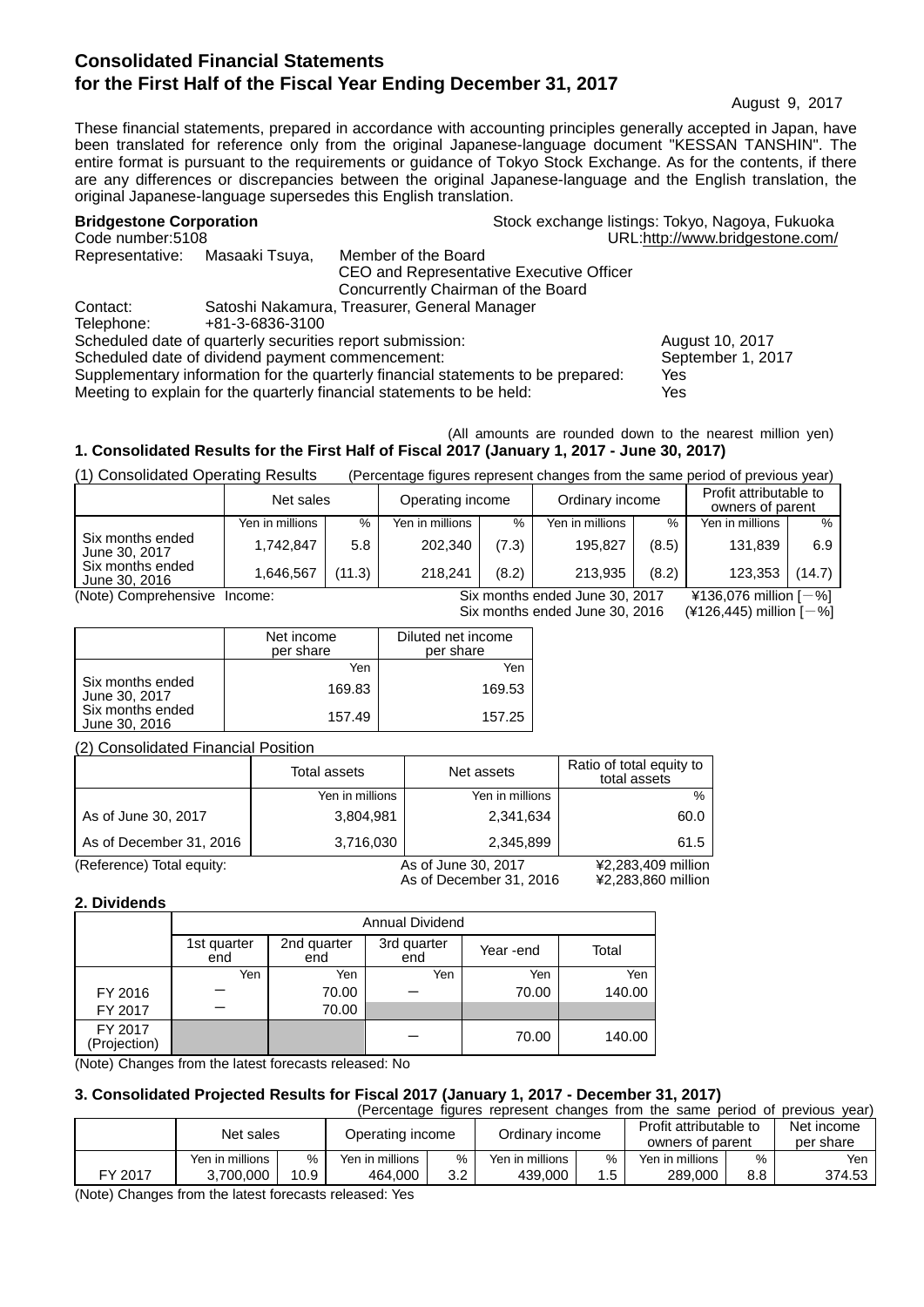#### \* **Notes**

- (1) Changes in principal subsidiaries during the six months ended June 30, 2017 : No (Changes in specified subsidiaries involving change in consolidation scope)
- (2) Application of special accounting treatments for consolidated quarterly financial statements: Yes
- (3) Changes in accounting policy, changes in accounting estimates, and restatements

| 1) Changes due to revisions of accounting standards, etc. : No |       |
|----------------------------------------------------------------|-------|
| 2) Changes in accounting policy other than 1)                  | : Yes |

| 3) Changes in accounting estimates | : No |
|------------------------------------|------|
|                                    |      |

- 4) Restatements : No
- (4) Outstanding number of shares (common stock)

| 1) Outstanding number of shares at period end (including treasury stock): |                                                 |
|---------------------------------------------------------------------------|-------------------------------------------------|
| June 30, 2017                                                             | 813,102,321 shares                              |
| December 31, 2016                                                         | 813,102,321 shares                              |
| 2) Number of shares of treasury stock at period end:                      |                                                 |
|                                                                           | 46,893,056 shares                               |
| December 31, 2016                                                         | 29,844,837 shares                               |
| 3) Average outstanding number of shares (during the first half):          |                                                 |
|                                                                           | 776,290,082 shares                              |
| First Half ended June 30, 2016                                            | 783,232,525 shares                              |
|                                                                           | June 30, 2017<br>First Half ended June 30, 2017 |

\* Implementation status about the quarterly review

These financial statements are exempt from quarterly review.

\* Statement regarding appropriate use of forward-looking statements and other notes

Projections of consolidated results for fiscal 2017 announced on February 17, 2017 are revised in this document. The preceding descriptions of projections and plans are "forward-looking statements," which involve known and unknown risks and uncertainties. These variables could cause the Bridgestone Group's actual performance and financial results to differ substantially from management's projections and plans, and the statements are not guarantees of future business performance. For details, refer to "1. Qualitative Information for the First Half of Fiscal 2017, (3) Explanation of Projections of Consolidated Results", on Page 5.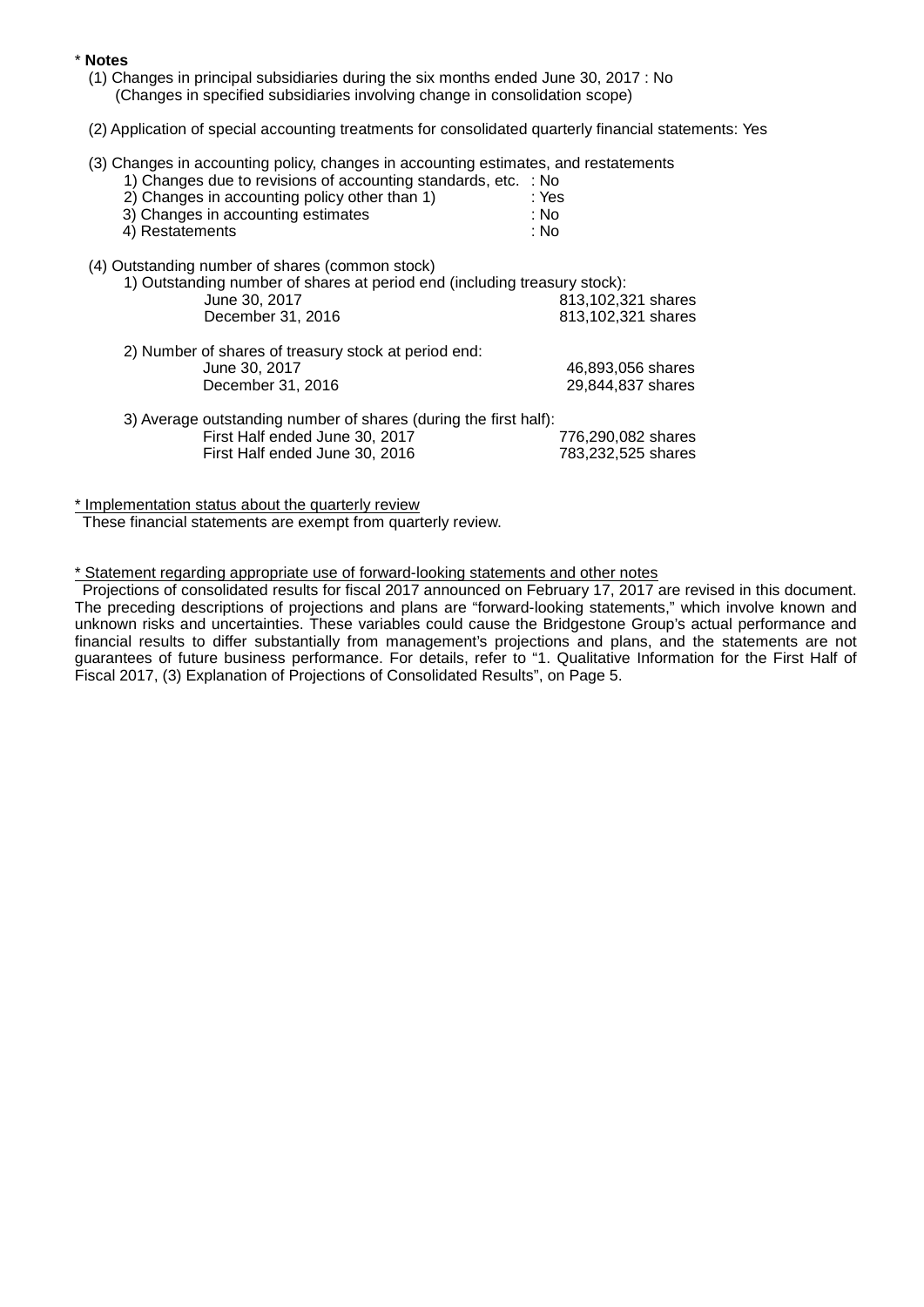# **[Index]**

| P2    |
|-------|
| P2    |
| P4    |
| $$ P5 |
| $$ P6 |
| $$ P6 |
| $$ P6 |
| $$ P7 |
| $$ P7 |
| $$ P9 |
| P9    |
| P10   |
| P11   |
| P11   |
| P11   |
| P11   |
|       |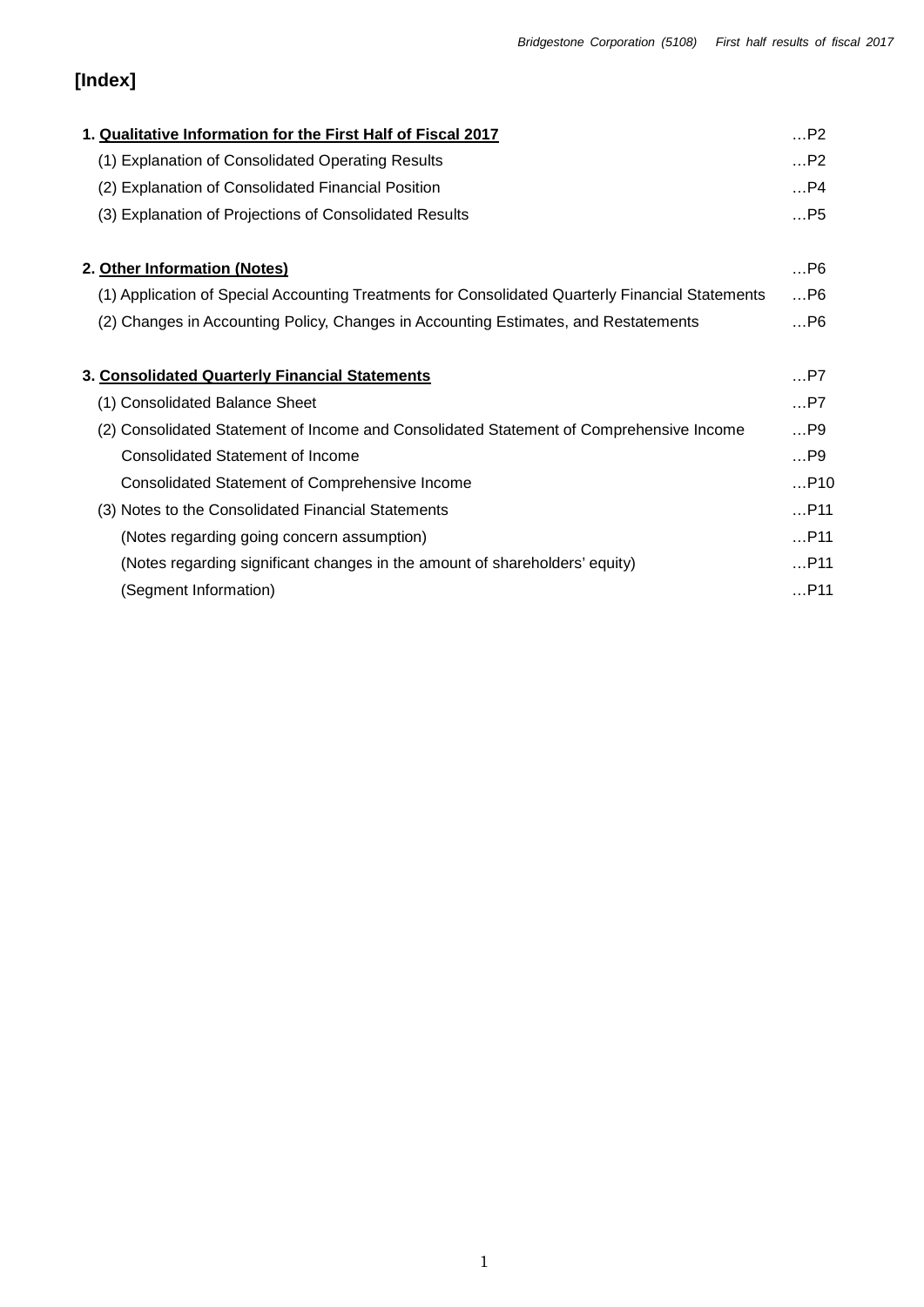# **1. Qualitative Information for the First Half of Fiscal 2017**

*The Bridgestone Corporation is referred to as the "Company", and the Company and its subsidiaries are referred to as the "Companies".*

## **(1) Explanation of Consolidated Operating Results**

#### 1) Sales and earnings

|                                         | FY 2017 1H<br>(Six months ended<br>June 30, 2017) | FY 2016 1H<br>Increase<br>(Six months ended<br>(Decrease)<br>June 30, 2016) |                 |          |
|-----------------------------------------|---------------------------------------------------|-----------------------------------------------------------------------------|-----------------|----------|
|                                         | Yen in billions                                   | Yen in billions                                                             | Yen in billions | %        |
| <b>Net sales</b>                        | 1,742.8                                           | 1,646.5                                                                     | 96.2            | $6 \mid$ |
| Operating income                        | 202.3                                             | 218.2                                                                       | (15.9)          | (7)      |
| Ordinary income                         | 195.8                                             | 213.9                                                                       | (18.1)          | (8)      |
| Profit attributable to owners of parent | 131.8                                             | 123.3                                                                       | 8.4             | 71       |

In the first half of fiscal 2017 (January 1 to June 30, 2017), the operating environment surrounding the Companies was as follows: an unclear situation continued due to the uncertainty of the global economy while the Japanese domestic economy continued gradual recovery. The United States economy continued steady recovery. The European economy continued to show gradual recovery but remained unstable as a result of the United Kingdom leaving the European Union and related issues. In Asia, the Chinese economic growth had shown the signs of recovery. Overall, overseas economies were gradually recovering but still weak while the political and economic situation remained unstable. In addition, tire demand for mining vehicles increased along with rising commodity prices.

Under these operating conditions, the Companies continued their work to realize the ultimate goal of becoming "a truly global company" and achieving "Dan-Totsu in all aspects of its business." Stepping up efforts on a global scale, we focused on promoting brand strategies through sponsorship and support activities for the Olympic and Paralympic Games Tokyo 2020. The Companies also expanded sales of highly competitive products and services in global markets through promoting innovation, while building and enhancing a solutions business that extends beyond the mere sales of products. Moreover, the Companies continuously strives to implement various measures for management reform, aimed at reforming governance structure and effectively utilizing management resources by investing appropriate costs.

As a result, net sales in the first half of fiscal 2017 were ¥1,742.8 billion, an increase of 6% from the first half of fiscal 2016; operating income was ¥202.3 billion, a decrease of 7%, ordinary income was ¥195.8 billion, a decrease of 8%, due in part to increasing raw material costs; and profit attributable to owners of parent was ¥131.8 billion, an increase of 7%.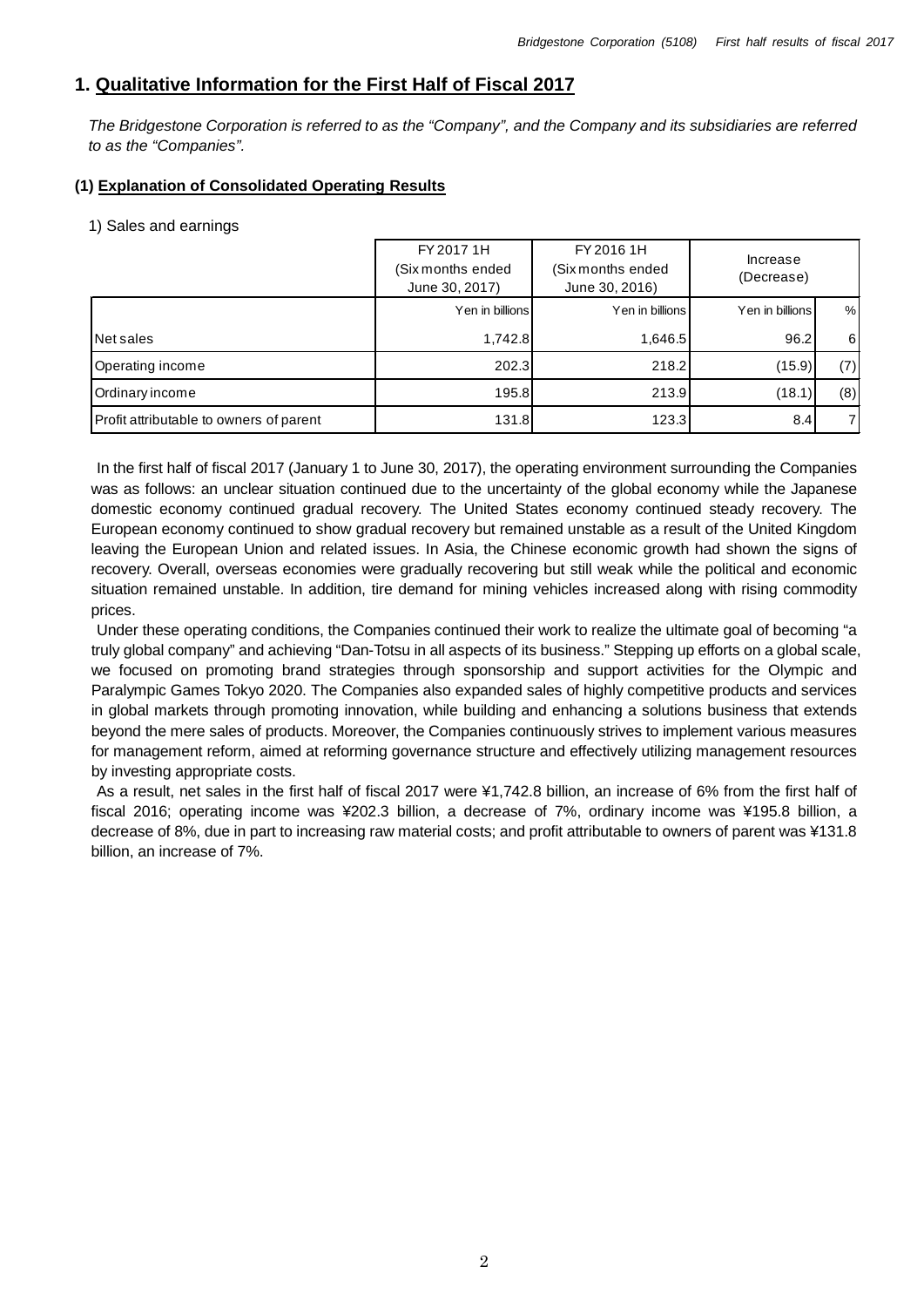|                |                  | FY 2017 1H        | FY 2016 1H        |                        |                  |
|----------------|------------------|-------------------|-------------------|------------------------|------------------|
|                |                  | (Six months ended | (Six months ended | Increase<br>(Decrease) |                  |
|                |                  | June 30, 2017)    | June 30, 2016)    |                        |                  |
|                |                  | Yen in billions   | Yen in billions   | Yen in billions        | %                |
| <b>Tires</b>   | <b>Net Sales</b> | 1,439.7           | 1,352.7           | 86.9                   | $6 \overline{6}$ |
|                | Operating income | 185.1             | 198.6             | (13.4)                 | (7)              |
| Diversified    | <b>Net Sales</b> | 310.7             | 301.0             | 9.6                    | $\mathbf{3}$     |
| Products       | Operating income | 17.1              | 19.5              | (2.4)                  | (12)             |
| Consolidated   | <b>Net Sales</b> | 1,742.8           | 1,646.5           | 96.2                   | $6 \mid$         |
| <b>Results</b> | Operating income | 202.3             | 218.2             | (15.9)                 | (7)              |

#### 2) Segment Information

In the tire segment, the Companies worked to maximize sales momentum by introducing appealing new products globally, reinforcing fundamental competencies, and responding promptly to demand fluctuation in each region. In addition, the Companies implemented price increases appropriately to respond to the rising prices of raw materials, which started in the previous year.

In Japan, the unit sales of tires for passenger cars and light trucks increased strongly, and the unit sales of tires for trucks and buses increased substantially, compared to the first half of fiscal 2016. In the Americas, the unit sales of tires for passenger cars and light trucks in North America decreased, but the unit sales of tires for trucks and buses increased strongly, compared to the first half of fiscal 2016. In Europe, the unit sales of tires for passenger cars and light trucks increased steadily, and the unit sales of tires for trucks and buses increased substantially, compared to the first half of fiscal 2016. In China and Asia Pacific, the unit sales of tires for passenger cars and light trucks increased steadily, and the unit sales of tires for trucks and buses increased strongly, compared to the first half of fiscal 2016. In the specialty tire business, sales of large and ultra-large off-the-road radial tires for construction and mining vehicles exceeded sales of the first half of fiscal 2016.

As a result, net sales in the tires segment during the first half of fiscal 2017 were ¥1,439.7 billion, an increase of 6% from the first half of fiscal 2016; operating income was ¥185.1 billion, a decrease of 7%, due to increasing raw material costs.

In the diversified products segment, net sales were ¥310.7 billion, an increase of 3% from the first half of fiscal 2016; while operating income was ¥17.1 billion, a decrease of 12% due to a decrease in the profit of Domestic Business and BSAM Diversified Product Business.

*(Note) The amounts for segment results include inter-segment transactions that are eliminated in calculating the consolidated results.*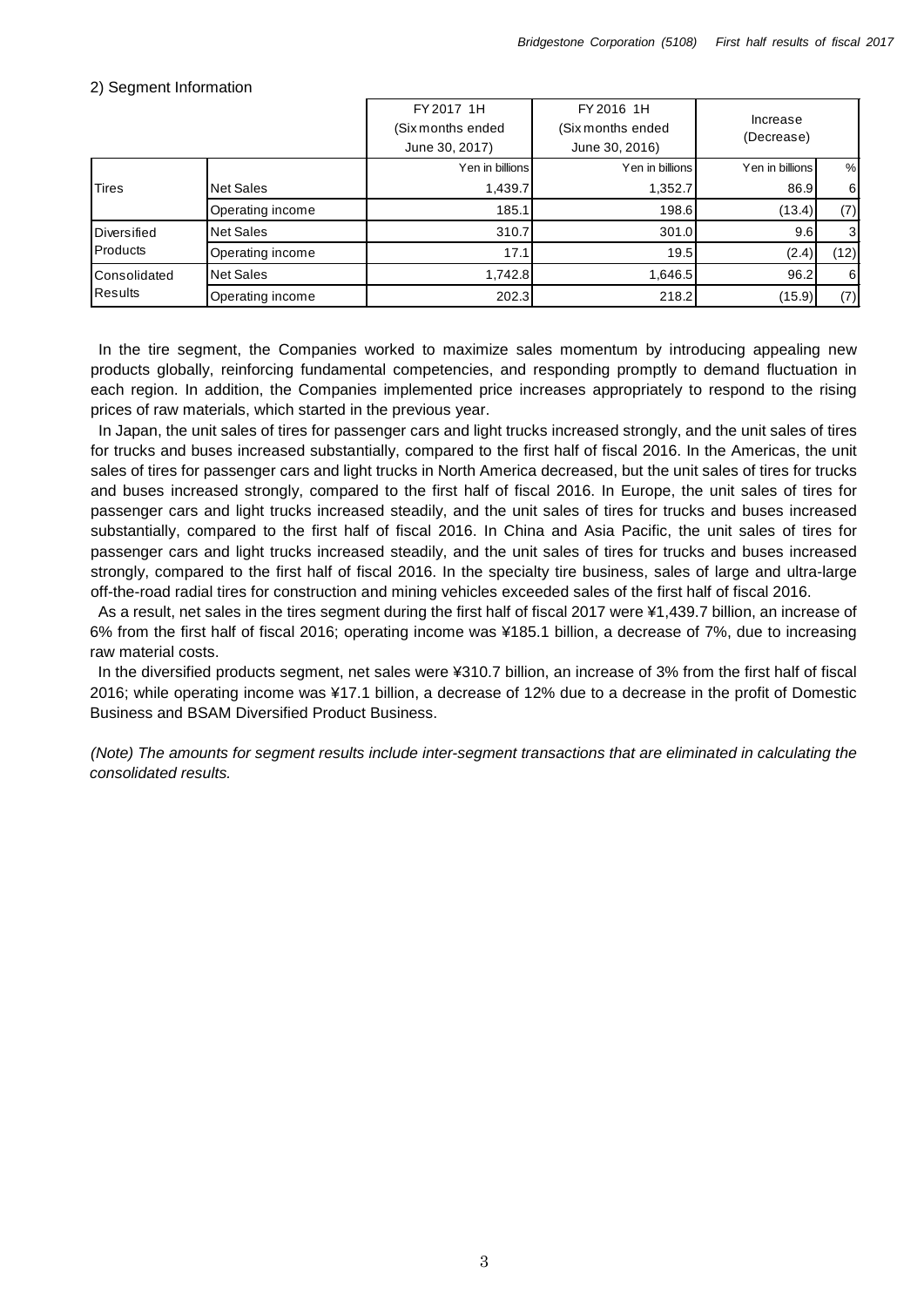#### **(2) Explanation of Consolidated Financial Position**

Assets, liabilities, and net assets positions at the end of the first half of fiscal 2017 were as follows.

#### (Assets)

In assets, merchandise and finished products, and intangible fixed assets increased by ¥48.8 billion and ¥35.1 billion respectively. As a result, assets increased by ¥88.9 billion compared with the end of the previous fiscal year, to ¥3,804.9 billion.

#### (Liabilities)

In liabilities, while accounts payable-other decreased by ¥51.4 billion, bonds increased by ¥150.0 billion. As a result, liabilities increased by ¥93.2 billion compared with the end of the previous fiscal year, to ¥1,463.3 billion.

#### (Net assets)

In net assets, while profit attributable to owners of parent was ¥131.8 billion, cash dividends paid were ¥54.8 billion and a decline due to the acquisition of treasury stock was ¥78.3 billion. As a result, net assets decreased by ¥4.2 billion compared with the end of the previous fiscal year, to ¥2,341.6 billion.

Consequently, the ratio of total equity to total assets decreased by 1.5 points compared with the end of the previous fiscal year, to 60.0%.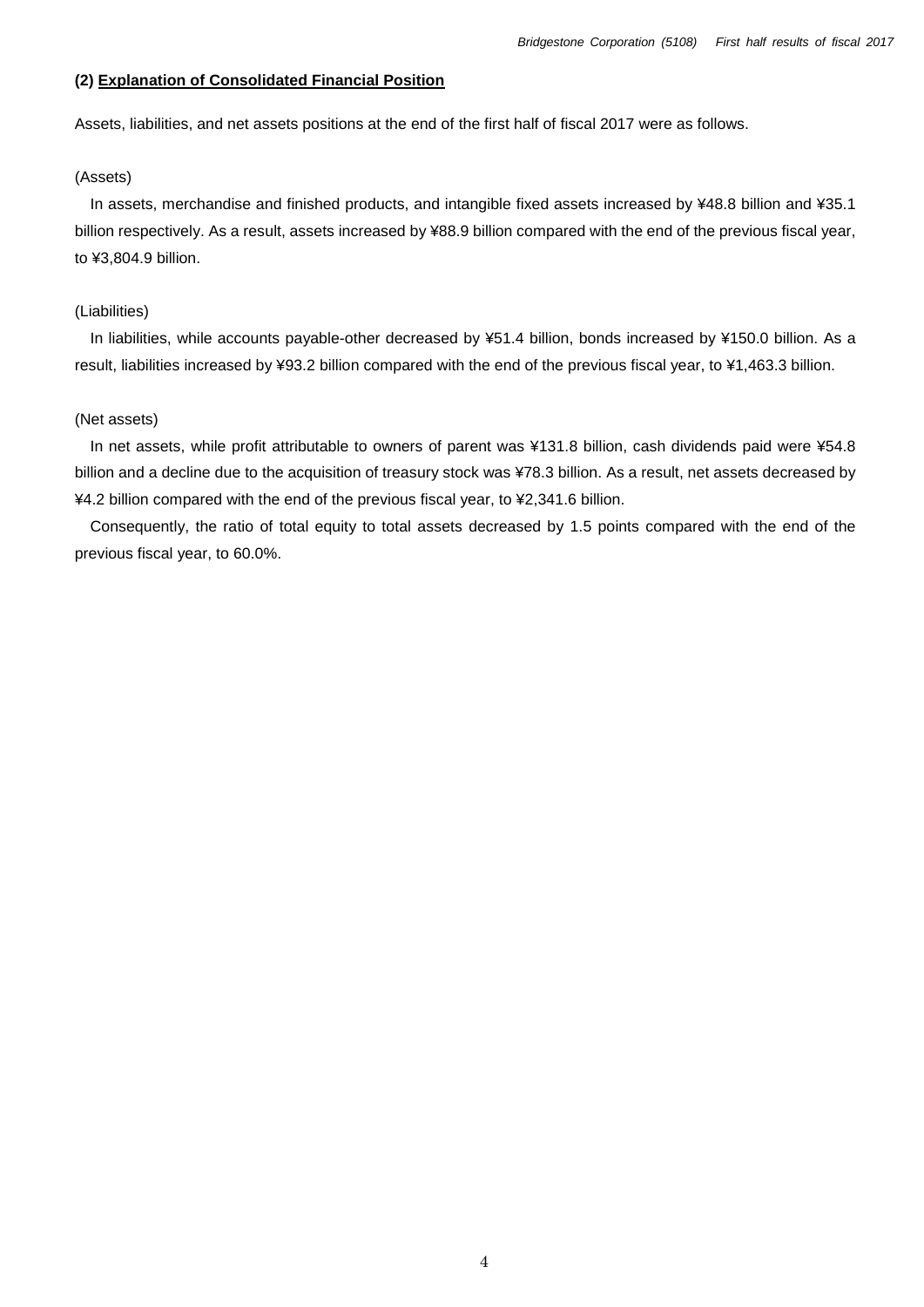#### **(3) Explanation of Projections of Consolidated Results**

The Companies' operating environment will continue to require careful attention due to such factors as fluctuations in exchange rates and the prices of raw materials and feedstock, an ongoing lack of clarity in the global economic situation and international political conditions that remain unstable.

Amid such a challenging business environment, the Companies project the following results through the implementation of Mid-Term Management Plan initiatives.

|                                         |            | FY 2017 Projections<br>(Revised) | FY 2017 Projections<br>(Previous) | Increase<br>(Decrease) |               | (Ref.)<br>FY 2016 Results |
|-----------------------------------------|------------|----------------------------------|-----------------------------------|------------------------|---------------|---------------------------|
|                                         |            | Yen in billions                  | Yen in billions                   | Yen in billions        | %             | Yen in billions           |
| Net sales                               |            | 3,700.0                          | 3,630.0                           | 70.0                   | 2             | 3,337.0                   |
| Operating income                        |            | 464.0                            | 452.0                             | 12.0                   | 3             | 449.5                     |
| Ordinary income                         |            | 439.0                            | 433.0                             | 6.0                    |               | 432.5                     |
| Profit attributable to owners of parent |            | 289.0                            | 280.0                             | 9.0                    | 3             | 265.5                     |
| Exchange<br>Rate                        |            | Yenl                             | Yenl                              |                        | $\frac{0}{0}$ | Yen                       |
|                                         | yen/dollar | 111                              | 110                               |                        |               | 109                       |
|                                         | yen/euro   | 122                              | 114                               |                        |               | 120                       |

FY 2017 projections (Fiscal Year ending December 31, 2017)

#### **(Revision of the projections)**

.

An actual result of net sales and profit attributable to owners of parent for the first half of the fiscal year ending December 31, 2017, exceeded the projections previously announced on February 17, 2017, while operating income and ordinary income was below the projections. Additionally, the Company reviewed its consolidated financial projections for the second half of the fiscal year ending December 31, 2017, which were not updated on May 11, 2017, and revised its full-year consolidated financial projections for the fiscal year ending December 31, 2017.

#### **Forward-Looking Statements**

The preceding descriptions of projections and plans are "forward-looking statements," which involve known and unknown risks and uncertainties. These variables could cause the Bridgestone Group's actual performance and results to differ substantially from management's projections and plans, and the statement are not guarantees of future business performance.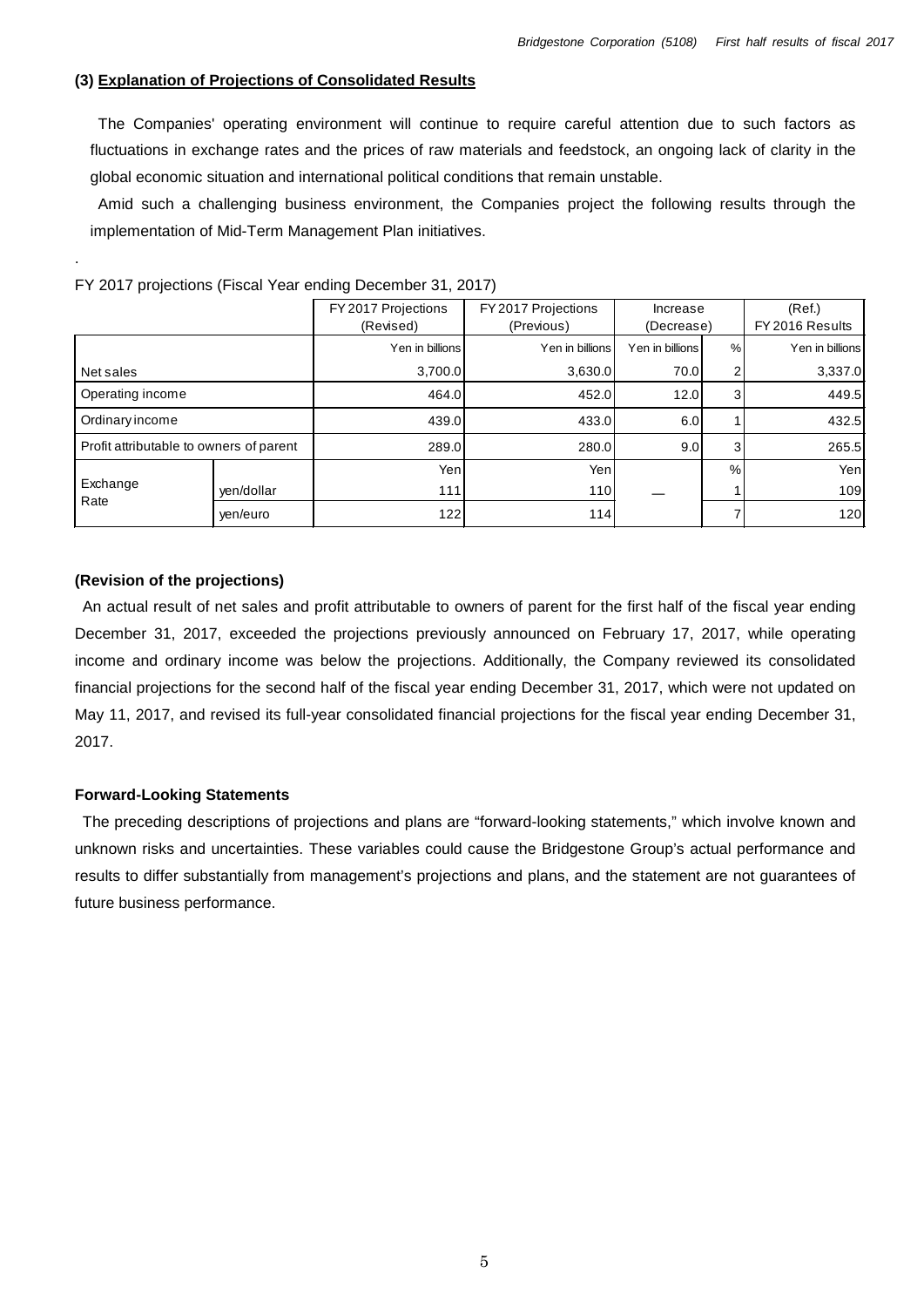# **2. Other Information (Notes)**

#### **(1) Application of Special Accounting Treatments for Consolidated Quarterly Financial Statements**

(Calculation for income tax expense)

Income tax expense was calculated based upon an estimated effective tax rate for fiscal 2017.

#### **(2) Changes in Accounting Policy, Changes in Accounting Estimates, and Restatements**

Changes in accounting policy

(Application of International Financial Reporting Standards (IFRS) to Foreign Subsidiaries)

BRIDGESTONE EUROPE NV/SA (BSEU) has applied IFRS from the first quarter of fiscal 2017, formerly "Generally Accepted Accounting Principles (US GAAP)". In determining initial application of IFRS in BSEU, the Company comprehensively evaluates factors including accounting trends and the plan for voluntary application of IFRS as the Companies.

As BSEU applied the revision in this policy retrospectively and the cumulative effect of the revision was reflected on the net assets at the beginning of fiscal 2016, the consolidated financial statements for the previous fiscal year changed. The main changes were as follows: retained earnings at the beginning of previous fiscal year decreased ¥7,280 million and foreign currency translation adjustments increased ¥7,667 million.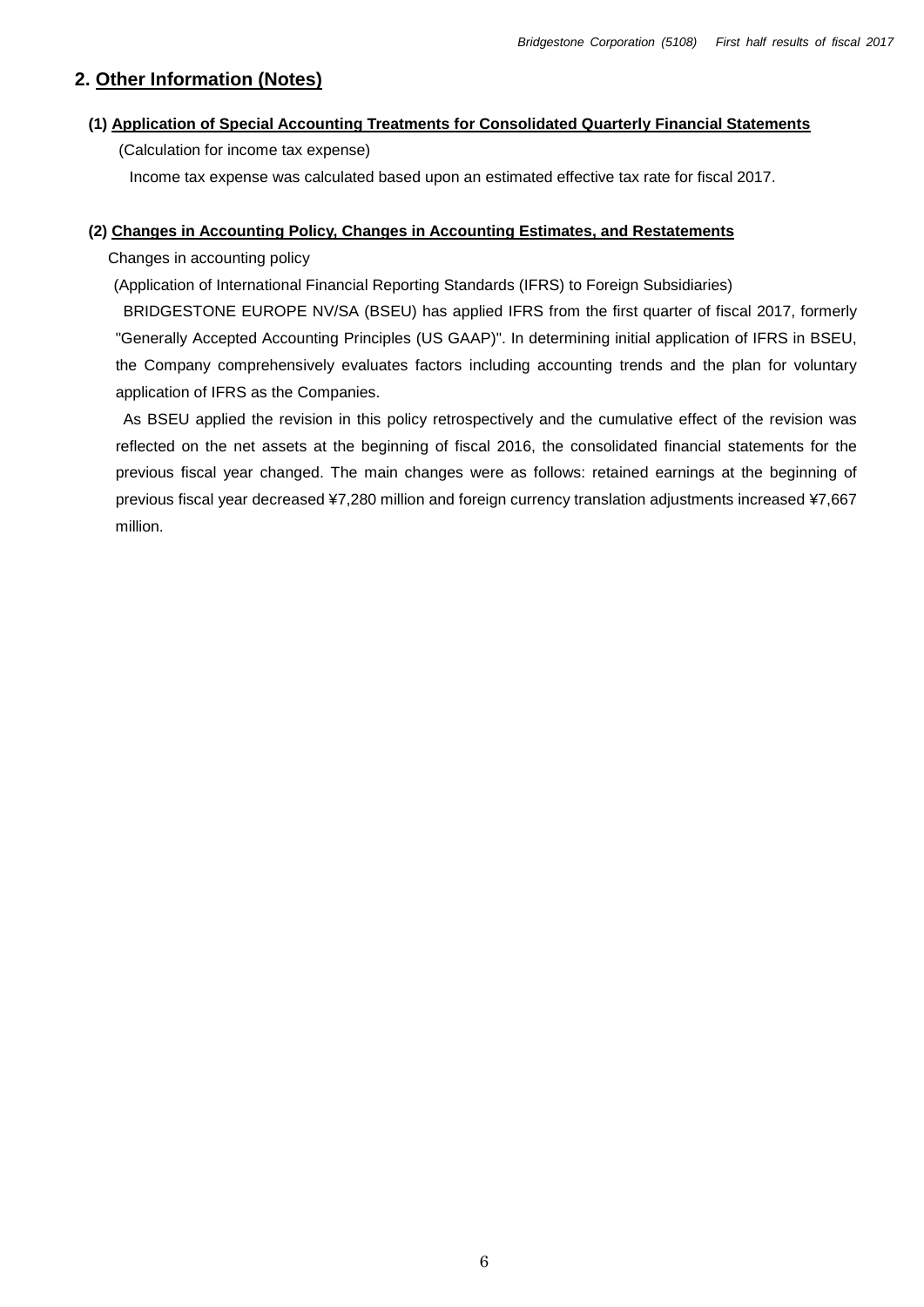# **3. Consolidated Quarterly Financial Statements**

# **(1) Consolidated Balance Sheet**

|                                        |                           | (Yen in millions)     |
|----------------------------------------|---------------------------|-----------------------|
|                                        | FY 2016                   | FY 2017 1H            |
|                                        | (As of December 31, 2016) | (As of June 30, 2017) |
| Assets                                 |                           |                       |
| <b>Current Assets</b>                  |                           |                       |
| Cash and deposits                      | 483,006                   | 472,069               |
| Notes and accounts receivable          | 455,218                   | 443,109               |
| Short-term investments                 | 167,697                   | 172,941               |
| Merchandise and finished products      | 377,412                   | 426,283               |
| Work in process                        | 35,469                    | 40,226                |
| Raw materials and supplies             | 144,527                   | 156,469               |
| Other                                  | 174,997                   | 199,278               |
| Allowance for doubtful accounts        | (16, 179)                 | (17, 264)             |
| <b>Total Current Assets</b>            | 1,822,150                 | 1,893,114             |
| <b>Fixed Assets</b>                    |                           |                       |
| Tangible fixed assets                  |                           |                       |
| Buildings and structures, net          | 526,688                   | 520,083               |
| Machinery, equipment and vehicles, net | 505,685                   | 492,556               |
| Other, net                             | 416,752                   | 403,063               |
| <b>Total Tangible Fixed Assets</b>     | 1,449,126                 | 1,415,702             |
| Intangible fixed assets                |                           |                       |
| Goodwill                               | 22,935                    | 44,266                |
| Other                                  | 51,208                    | 65,065                |
| Total Intangible fixed assets          | 74,144                    | 109,332               |
| Investments and other assets           |                           |                       |
| Investments in securities              | 263,549                   | 278,175               |
| Other                                  | 108,790                   | 110,469               |
| Allowance for doubtful accounts        | (1,730)                   | (1, 812)              |
| Total Investments and Other Assets     | 370,609                   | 386,831               |
| <b>Total Fixed Assets</b>              | 1,893,880                 | 1,911,866             |
| <b>Total Assets</b>                    | 3,716,030                 | 3,804,981             |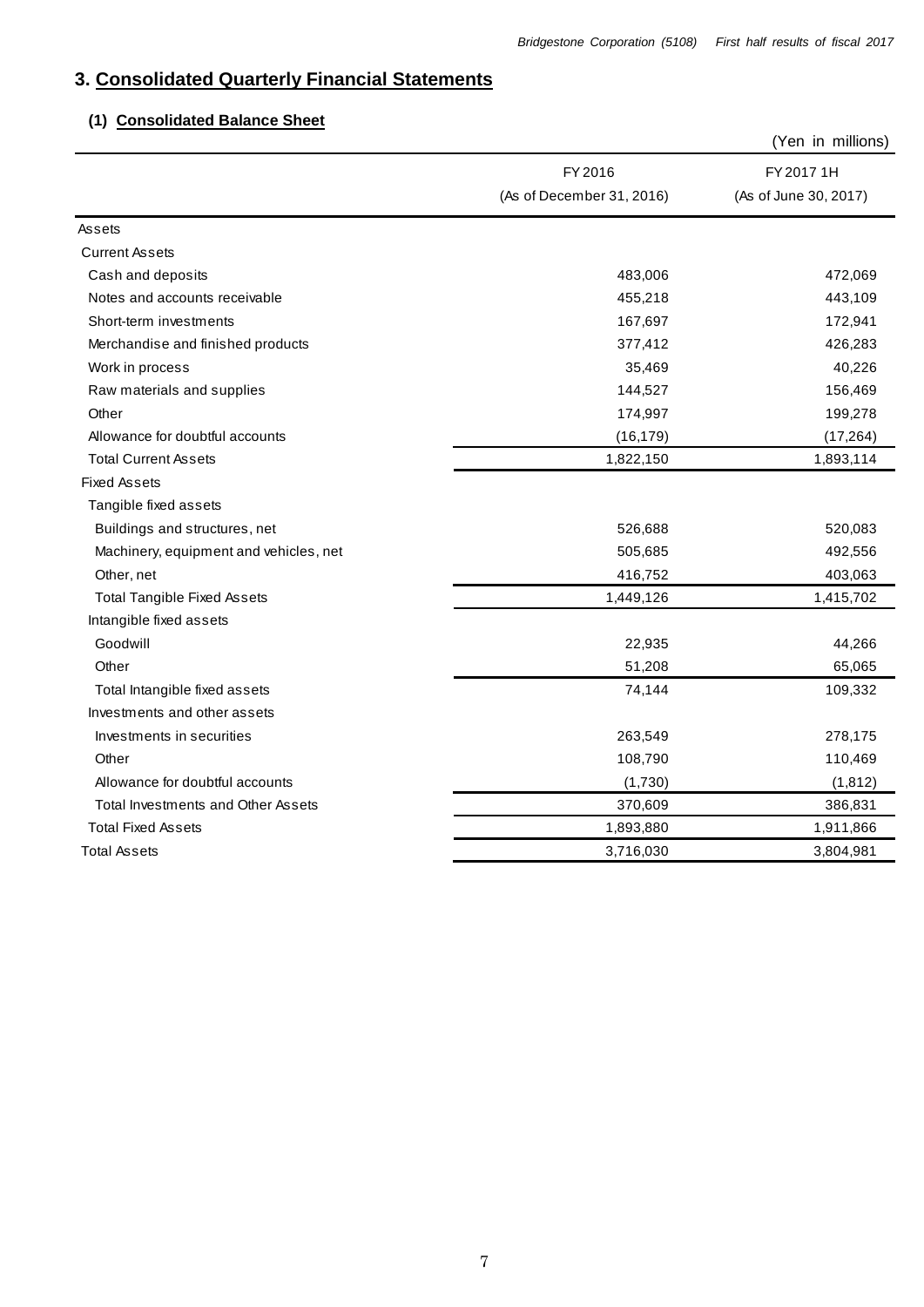| Bridgestone Corporation (5108) |  | First half results of fiscal 2017 |  |  |
|--------------------------------|--|-----------------------------------|--|--|
|                                |  |                                   |  |  |

(Yen in millions)

|                                                               | FY 2016                   | FY 2017 1H            |  |
|---------------------------------------------------------------|---------------------------|-----------------------|--|
|                                                               | (As of December 31, 2016) | (As of June 30, 2017) |  |
| Liabilities                                                   |                           |                       |  |
| <b>Current Liabilities</b>                                    |                           |                       |  |
| Notes and accounts payable                                    | 195,603                   | 223,616               |  |
| Short-term borrowings                                         | 174,678                   | 130,111               |  |
| Commercial paper                                              |                           | 26,541                |  |
| Current portion of bonds                                      |                           | 20,000                |  |
| Lease obligations                                             | 1,017                     | 1,151                 |  |
| Income taxes payable                                          | 22,722                    | 51,390                |  |
| Accounts payable-other                                        | 168,714                   | 117,288               |  |
| Other                                                         | 287,099                   | 266,441               |  |
| <b>Total Current Liabilities</b>                              | 849,834                   | 836,540               |  |
| Long-term Liabilities                                         |                           |                       |  |
| <b>Bonds</b>                                                  | 90,000                    | 220,000               |  |
| Long-term borrowings                                          | 70,458                    | 65,100                |  |
| Lease obligations                                             | 6,616                     | 7,001                 |  |
| Provision for reorganization of R&D<br>and manufacturing base | 13,951                    | 9,139                 |  |
| Net defined benefit liability                                 | 215,072                   | 201,236               |  |
| Other                                                         | 124,198                   | 124,329               |  |
| <b>Total Long-term Liabilities</b>                            | 520,296                   | 626,806               |  |
| <b>Total Liabilities</b>                                      | 1,370,130                 | 1,463,346             |  |
| <b>Net Assets</b>                                             |                           |                       |  |
| Shareholders' Equity                                          |                           |                       |  |
| Common stock                                                  | 126,354                   | 126,354               |  |
| Capital surplus                                               | 123,005                   | 123,002               |  |
| Retained earnings                                             | 2,163,115                 | 2,240,022             |  |
| Treasury stock-at cost                                        | (56, 151)                 | (134, 533)            |  |
| <b>Total Shareholders' Equity</b>                             | 2,356,323                 | 2,354,845             |  |
| Accumulated Other Comprehensive Income                        |                           |                       |  |
| Net unrealized gain(loss) on                                  |                           |                       |  |
| available-for-sale securities                                 | 174,197                   | 181,951               |  |
| Deferred gain(loss) on derivative instruments                 | (1,720)                   | (747)                 |  |
| Foreign currency translation adjustments                      | (107, 242)                | (125, 622)            |  |
| Remeasurements of defined benefit plans                       | (137, 698)                | (127, 017)            |  |
| Total Accumulated Other Comprehensive<br>Income               | (72, 463)                 | (71, 436)             |  |
| <b>Stock Acquisition Rights</b>                               | 2,975                     | 3,704                 |  |
| Non-controlling Interests                                     | 59,063                    | 54,521                |  |
| <b>Total Net Assets</b>                                       | 2,345,899                 | 2,341,634             |  |
| <b>Total Liabilities and Net Assets</b>                       | 3,716,030                 | 3,804,981             |  |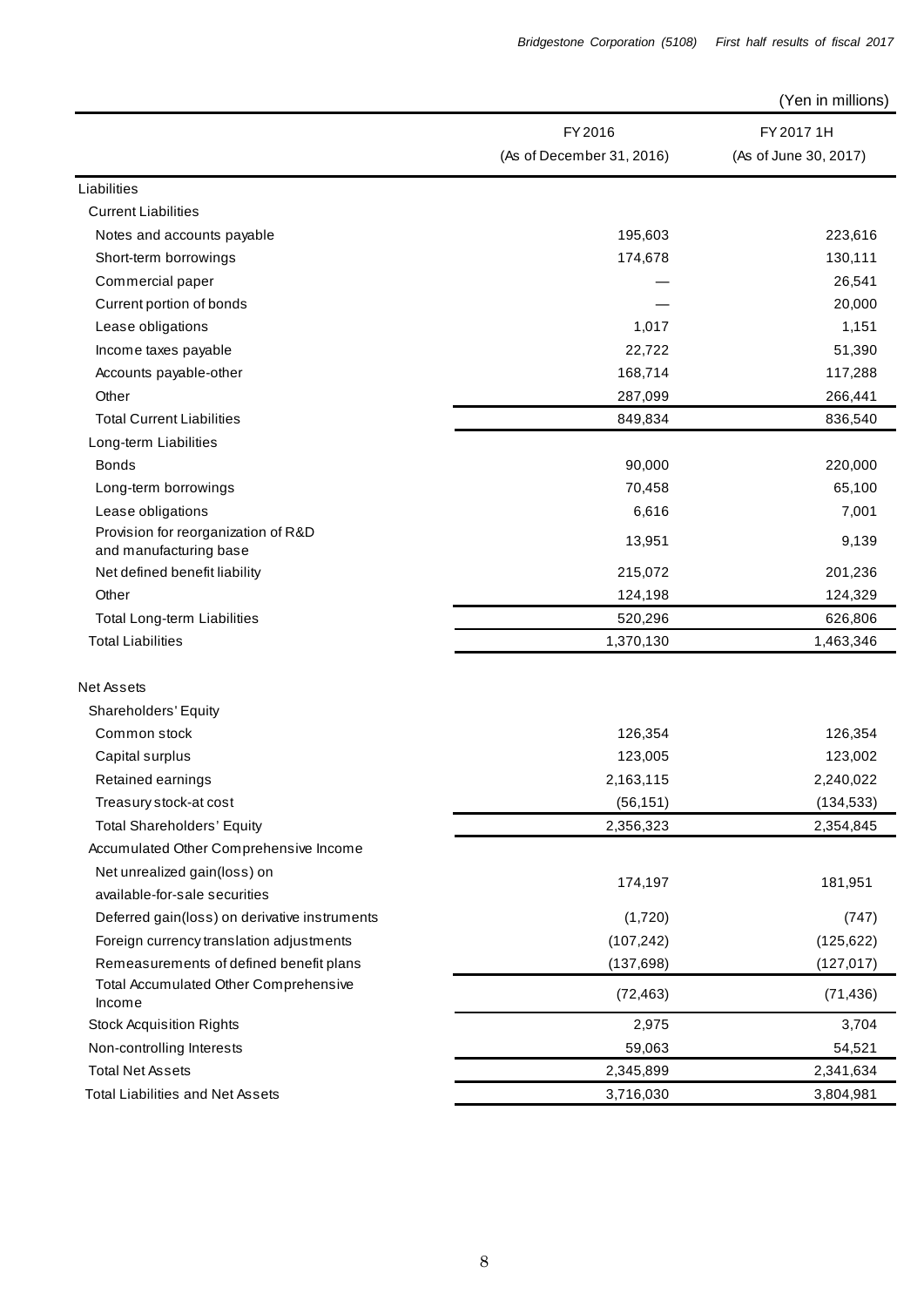#### **(2) Consolidated Statement of Income and Consolidated Statement of Comprehensive Income**

Consolidated Statement of Income

| <b>First Half</b>                                                       |                                     | (Yen in millions)                   |
|-------------------------------------------------------------------------|-------------------------------------|-------------------------------------|
|                                                                         | FY 2016 1H                          | FY 2017 1H                          |
|                                                                         | (Six months ended<br>June 30, 2016) | (Six months ended<br>June 30, 2017) |
| <b>Net Sales</b>                                                        | 1,646,567                           | 1,742,847                           |
| <b>Cost of Sales</b>                                                    | 967,233                             | 1,068,137                           |
| <b>Gross Profit</b>                                                     | 679,334                             | 674,709                             |
| Selling, General and Administrative Expenses                            |                                     |                                     |
| Goods freightage expenses                                               | 72,795                              | 82,049                              |
| Advertising and promotion expenses                                      | 61,250                              | 59,163                              |
| Salaries, allowances and bonuses                                        | 125,256                             | 128,781                             |
| Retirement benefit expenses                                             | 9,447                               | 11,002                              |
| Depreciation                                                            | 15,408                              | 16,280                              |
| Research and development expenses                                       | 48,101                              | 49,063                              |
| Other                                                                   | 128,831                             | 126,028                             |
| Total Selling, General and<br><b>Administrative Expenses</b>            | 461,092                             | 472,369                             |
| Operating Income                                                        | 218,241                             | 202,340                             |
| Non-operating Income                                                    |                                     |                                     |
| Interest income                                                         | 2,139                               | 2,144                               |
| Dividend income                                                         | 5,967                               | 5,768                               |
| Other                                                                   | 9,916                               | 9,968                               |
| Total Non-operating Income                                              | 18,023                              | 17,881                              |
| Non-operating Expenses                                                  |                                     |                                     |
| Interest expense                                                        | 5,282                               | 5,172                               |
| Foreign currency exchange loss                                          | 7,560                               | 5,347                               |
| Other                                                                   | 9,487                               | 13,875                              |
| <b>Total Non-operating Expenses</b>                                     | 22,330                              | 24,394                              |
| Ordinary Income                                                         | 213,935                             | 195,827                             |
| <b>Extraordinary Loss</b>                                               |                                     |                                     |
| Loss related to civil litigation in the Americas                        |                                     | 4,484                               |
| Expenses related to relocation of head office<br>of Americas Operations |                                     | 3,123                               |
| Loss related to reorganization of R&D<br>and manufacturing base         | 6,861                               |                                     |
| <b>Total Extraordinary Loss</b>                                         | 6,861                               | 7,607                               |
| Income before Income Taxes and<br>Non-controlling Interests             | 207,074                             | 188,219                             |
| <b>Income Taxes</b>                                                     | 78,792                              | 52,329                              |
| Income before Non-Controlling Interests                                 | 128,281                             | 135,889                             |
| Profit Attributable to Non-controlling Interests                        | 4,928                               | 4,050                               |
| Profit Attributable to Owners of Parent                                 | 123,353                             | 131,839                             |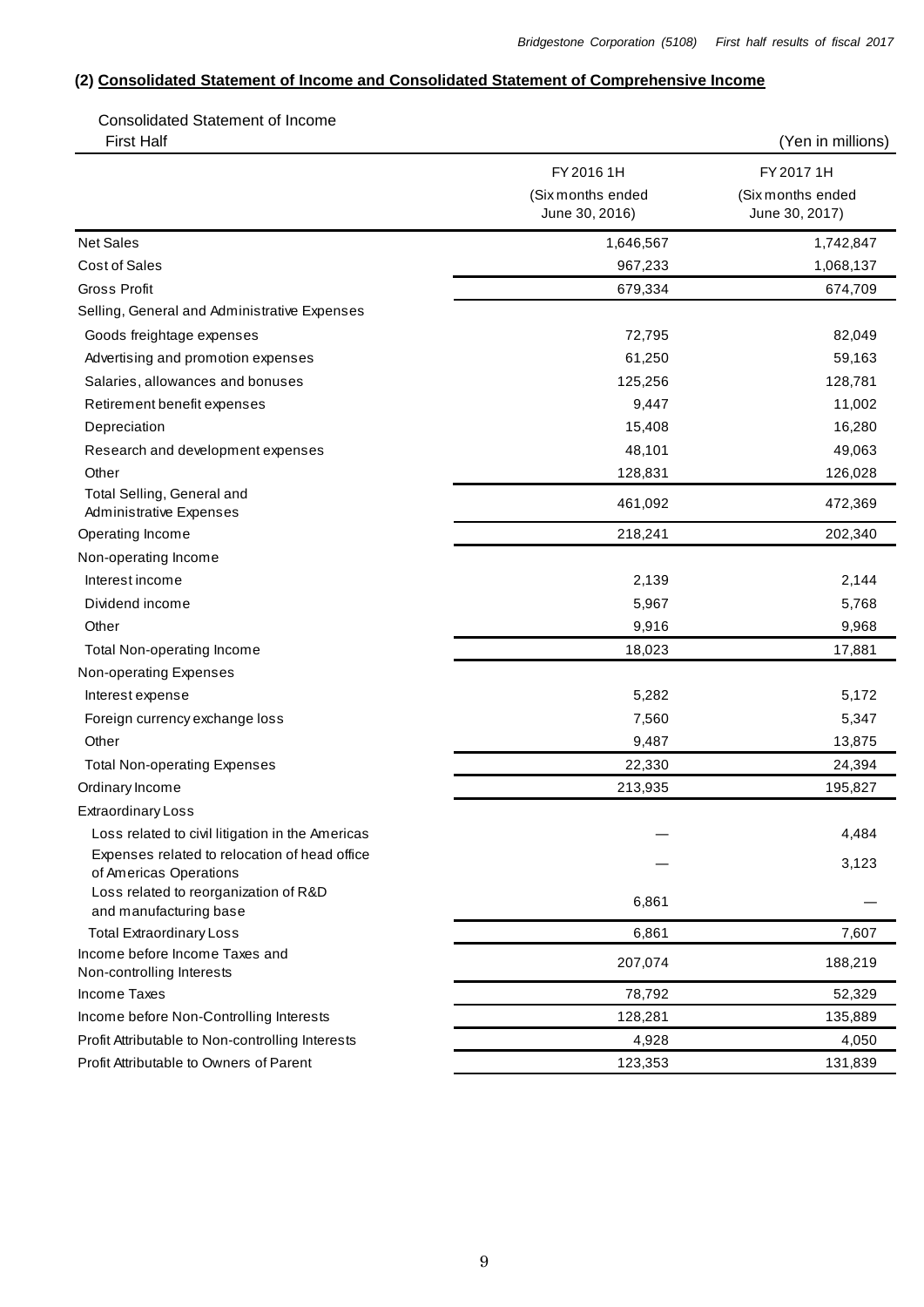# Consolidated Statement of Comprehensive Income

| First Half                                                 |                                                   | (Yen in millions)                                 |
|------------------------------------------------------------|---------------------------------------------------|---------------------------------------------------|
|                                                            | FY 2016 1H<br>(Six months ended<br>June 30, 2016) | FY 2017 1H<br>(Six months ended<br>June 30, 2017) |
| Income before Non-controlling Interests                    | 128,281                                           | 135,889                                           |
| Other Comprehensive Income (loss)                          |                                                   |                                                   |
| Unrealized gain (loss) on available-for-sale<br>securities | (55,806)                                          | 7,753                                             |
| Deferred gain (loss) on derivative instruments             | 1,013                                             | 1,311                                             |
| Foreign currency translation adjustments                   | (222, 932)                                        | (18, 521)                                         |
| Remeasurements of defined benefit plans                    | 24,948                                            | 10,283                                            |
| Share of other comprehensive income in<br>affiliates       | (1,949)                                           | (640)                                             |
| <b>Total Other Comprehensive Income</b>                    | (254,726)                                         | 186                                               |
| Comprehensive Income                                       | (126, 445)                                        | 136,076                                           |
| Comprehensive income attributable to:                      |                                                   |                                                   |
| Owners of parent                                           | (124, 174)                                        | 132,866                                           |
| Non-controlling interests                                  | (2,270)                                           | 3,209                                             |